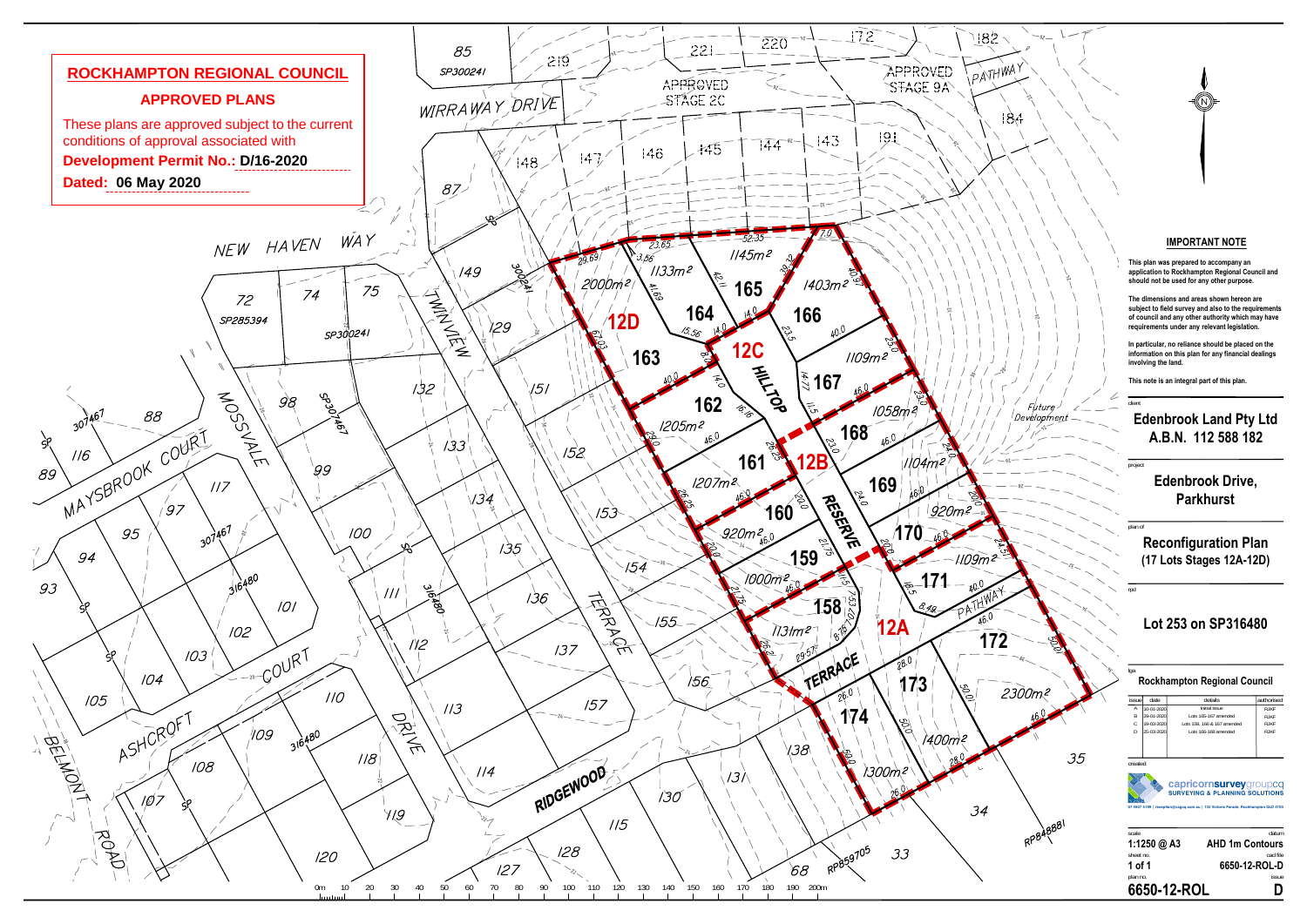#### client

### **Edenbrook Land Pty Ltd A.B.N. 112 588 182**

plan no. issue  $\pmb B$ **6650-12-BLE-B**

project

# **Edenbrook Drive, Parkhurst**

**1 of 1**

**6650-12-BLE B**

**The dimensions and areas shown hereon are subject to field survey and also to the requirements of council and any other authority which may have** requirements under any relevant legislation.

lga

### **Rockhampton Regional Council**

rpd

### **IMPORTANT NOTE**

**This plan was prepared to accompany an application to Rockhampton Regional Council and should not be used for any other purpose.**

plan of **Building Location Envelope Plan (17 Lots Stages 12A-12D)**

| issuel                                                                                                                                                   | date        | details                            | authorised  |  |  |
|----------------------------------------------------------------------------------------------------------------------------------------------------------|-------------|------------------------------------|-------------|--|--|
| Α                                                                                                                                                        | 19-03-2020  | <b>Initial Issue</b>               | <b>RJKF</b> |  |  |
| B                                                                                                                                                        | 25-03-2020  | Lots 166-168 & BLE Lot 171 amended | <b>RJKF</b> |  |  |
|                                                                                                                                                          |             |                                    |             |  |  |
|                                                                                                                                                          |             |                                    |             |  |  |
|                                                                                                                                                          |             |                                    |             |  |  |
|                                                                                                                                                          |             |                                    |             |  |  |
|                                                                                                                                                          |             |                                    |             |  |  |
| created                                                                                                                                                  |             |                                    |             |  |  |
| capricornsurveygroupcq<br><b>SURVEYING &amp; PLANNING SOLUTIONS</b><br>07 4927 5199   reception@csgcq.com.au   132 Victoria Parade, Rockhampton QLD 4700 |             |                                    |             |  |  |
| scale                                                                                                                                                    |             |                                    | datum       |  |  |
|                                                                                                                                                          | 1:1250 @ A3 |                                    |             |  |  |
| sheet no.                                                                                                                                                |             |                                    | cad file    |  |  |

**In particular, no reliance should be placed on the information on this plan for any financial dealings involving the land.**

**This note is an integral part of this plan.**

# **Lot 253 on SP316480**